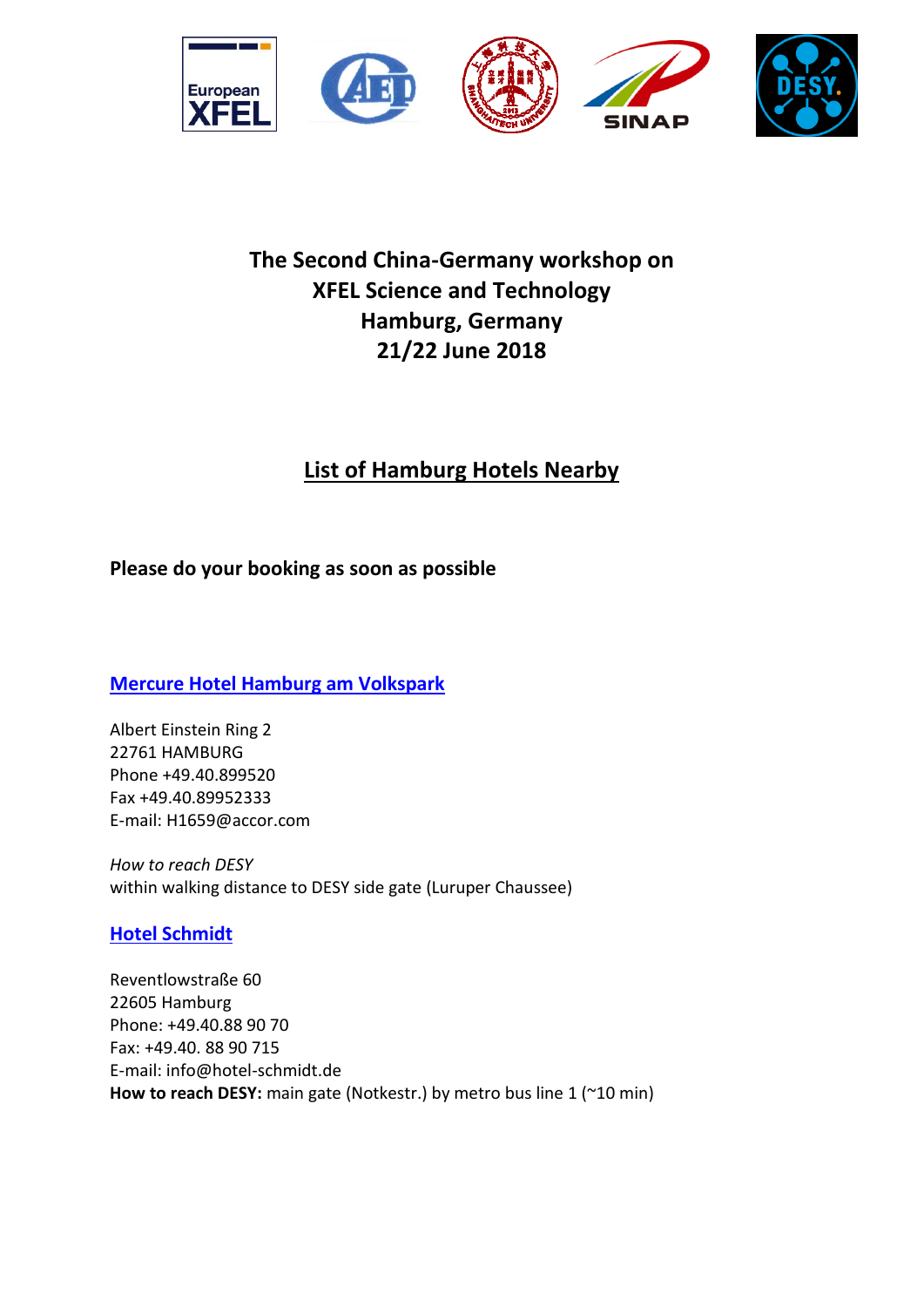

## **[NH hotel Hamburg-Altona](http://www.nh-hotels.de/hotel/nh-hamburg-altona?nhagentid=10168&nhsubagentid=101680000000&oodc=27_17568&source=adwords&gclid=CP2T44CFlsUCFe_LtAodBX0AHA&dclid=COiF7oCFlsUCFUp_fAod2BwAjw)**

Stresemannstraße 363-369 22761 Hamburg Phone +49.40.4210600 Fax +49.40.421060100 E-mail: nhhamburgaltona@nh-hotels.com **How to reach DESY:** main gate (Notkestr.) by metro bus lines 3, then change to 1 (~20 min) or to side gate (Luruper Chaussee) by metro bus line 2 (~10 min)

### **[InterCityHotel Hamburg-Altona](http://de.intercityhotel.com/Hamburg/InterCityHotel-Hamburg-Altona?wt_mc=ich.sem.google.adwords_ich_shg.rl_hamburg_altona.link.link&scid=106324&cid=91601&tc=15042710144158427&rl_key=63afb4307bc035e78af6ef389520fea4&kw=11282326&pub_cr_id=51200447451&dynamic_proxy=1&primary_serv=de.intercityhotel.com&rl_track_landing_pages=1)**

located directly at Altona train station Paul-Nevermann-Platz 17 22765 Hamburg Phone: +49 40 38034-0 Fax: +49 40 38034-999 E-mail: hamburg-altona@intercityhotel.de **How to reach DESY:** main gate (Notkestr.) by metro bus line 1 (~25 min) or to side gate (Luruper Chaussee) by metro bus line 2 (~15 min)

### **[B&B Hotel Hamburg-Altona](https://www.hotelbb.de/de/hamburg-altona)**

Stresemannstraße 318 22761 Hamburg Phone: ++49 (0)40 851806-0 Fax: ++49 (0)40 851806-444 E-mail: hamburg-altona@hotelbb.com **How to reach DESY:** main gate (Notkestr.) by metro bus line 1 (~25 min) or to side gate (Luruper Chaussee) by metro bus line 2 (~15 min)

### **[Best Western Raphael Hotel Altona](http://www.bestwestern.de/hotels/Hamburg/BEST-WESTERN-Raphael-Hotel-Altona)**

located next to Altona railway station Präsident-Krahn-Str. 13 D-22765 Hamburg Tel. ++49 (0)40 380 24-0 Fax ++ 49 (0)40 380 24-444 E-mail: info@altona.bestwestern.de **How to reach DESY:** main gate (Notkestr.) by metro bus line 1 (~25 min) or to side gate (Luruper Chaussee) by metro bus line 2 (~15 min)